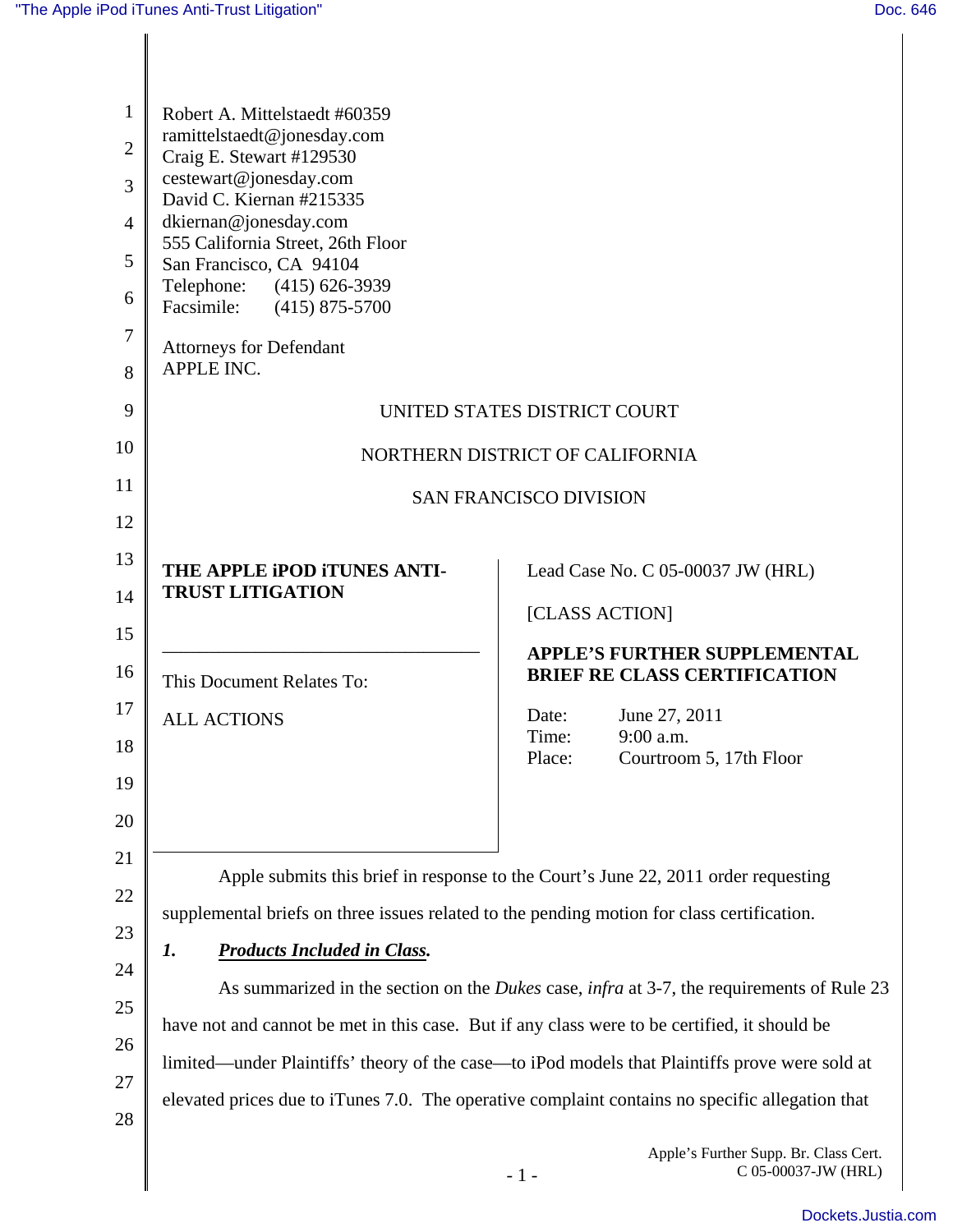1 2 3 4 5 6 7 8 9 10 11 12 13 iTunes 7.0, which was issued in September 2006, resulted in any price increase for **any** iPod model. Nor have Plaintiffs offered any evidence, lay or expert, to establish that iTunes 7.0 caused the price of any iPod model to increase. *See* Doc. 633, pp. 1-6; Doc. 638, pp. 2-3. Indeed, as previously noted, Plaintiffs' economic expert has not examined whether iTunes 7.0 had any impact on prices of any iPod model and admitted that he suspected that Plaintiffs' theory of a price increase would not work for iTunes 7.0. *See* Doc. 633, pp. 4-5. Making any overcharge theory even more untenable is the fact that, with or without the update, every iPod model could play DRM-free music regardless of source. By the fall of 2007, even RealNetworks was selling DRM-free music which could play on any iPod model. So were competitors like Wal-Mart and Amazon.com. These facts make it even more impossible for Plaintiffs to prove that the price of any iPod model was elevated by an inability to directly play music from one of many sources of music. Thus, there is no basis to include any iPod model in the class, much less all iPods sold in or after September 2006 as Plaintiffs propose.

14 15 16 17 18 19 20 As a factual matter, no iPod model introduced before September 2006 included the update challenged by Plaintiffs even if the model was sold after September 2006. *See* Doc. 473, p. 10 (Apple's Renewed Motion For Summary Judgment); Doc. 472, ¶¶ 31-32 (Farrugia Decl. Filed Under Seal) and Doc. 506,  $\parallel$  2 (Errata to Farrugia Decl.). So even under Plaintiffs' theory, any class must be limited to iPod models with the challenged updates. The first model with that update was the second generation iPod nano, which first shipped in September 2006. Doc. 472, ¶ 31 and Doc. 506 ,¶ 2 (Errata to Farrugia Decl.).

21

## *2. Geographic Scope of Class*.

22 23 24 25 26 27 28 The operative complaint seeks a class of "[a]ll persons or entities in the United States (excluding federal, state and local governmental entities, Apple, its directors, officers and members of their families) who purchased an iPod directly from Apple" during the class period. Doc. 321, ¶ 31. Apple understands this definition as limiting the requested class to persons who now reside in the United States and who purchased their iPod in this country. As the Court stated in its December 22, 2008 certification order, the claims are based on "domestic iPod purchases." Doc. 196, p. 8.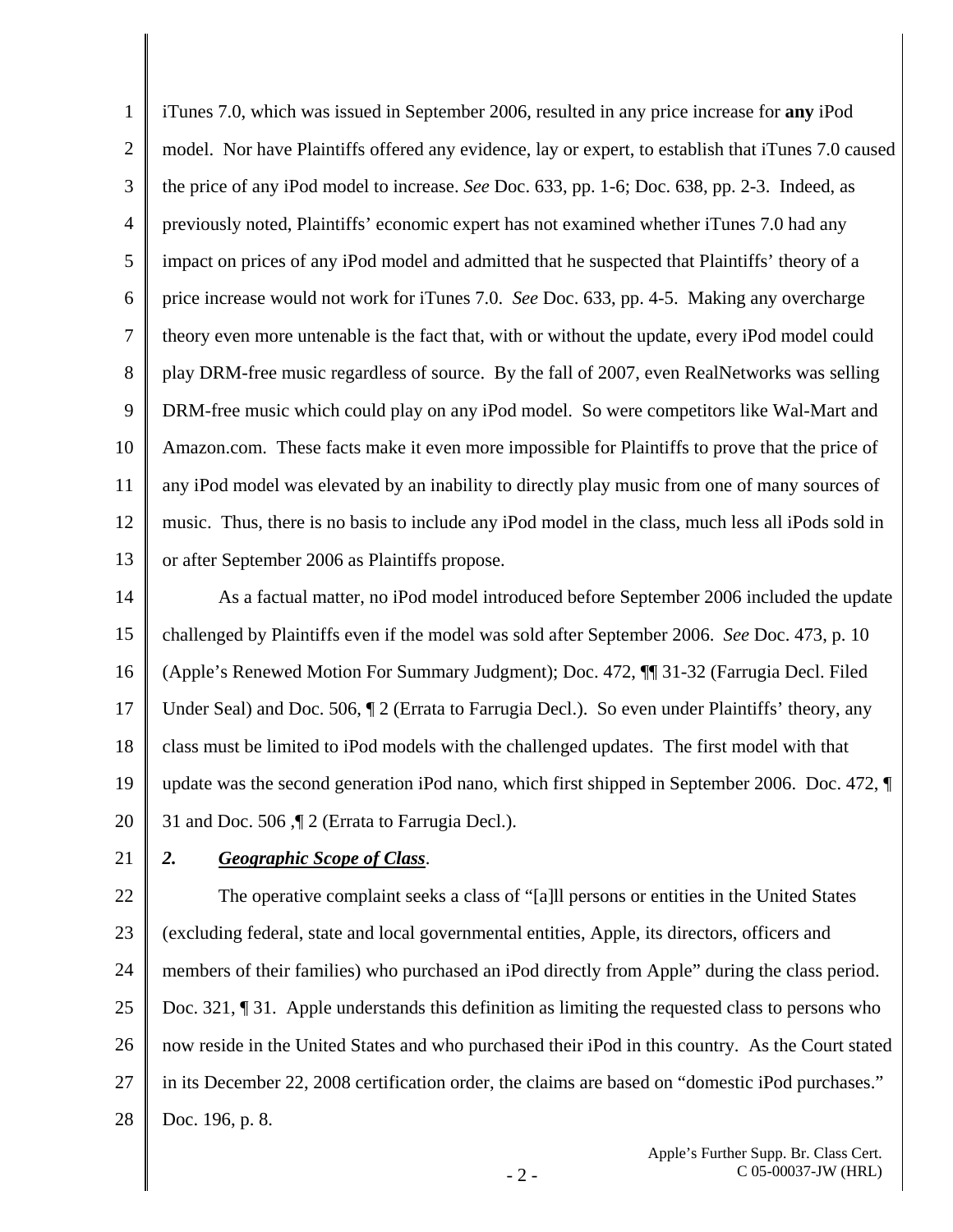1 2 3 4 5 6 7 Any attempt to seek a broader class would be untimely and improper for numerous other reasons including the inapplicability of the Sherman Act and the difficulty of accomplishing notice and ensuring the binding effect of any judgment adverse to Plaintiffs. If Plaintiffs request a broader class for their Sherman Act claim, Apple would request an opportunity to respond to Plaintiffs' arguments. As is, Apple assumes that Plaintiffs' request for a class under the Sherman Act is for domestic U.S. direct purchases by persons or entities residing now and at the time of purchase in the U.S.

8 9 10 11 12 13 14 15 Plaintiffs' class certification motion did not present any argument that the California Unfair Competition Law should apply to purchases outside the State of California. Any belated argument would be untimely and improper on other grounds including *inter alia* that, under a choice of law analysis, purchases in other states should be governed by the laws of those states. *See In re Graphics Processing Units Antitrust Litig.*, 527 F. Supp. 2d 1011, 1028 (N.D. Cal. 2007) (declining to certify a nationwide class for a claim under the California UCL and antitrust statute). If Plaintiffs present argument on this topic, Apple requests an opportunity to respond to it.

16

## *3. Wal-Mart Stores Inc. v. Dukes*

17 18 19 20 21 22 The claim on which Plaintiffs now seek certification is considerably different from the claims before the Court at the time of its 2008 certification decision (and even when this issue was briefed a few months ago before this Court's summary judgment decision). That fact taken together with the *Dukes* decision requires a fresh—and rigorous—review of whether Plaintiffs have "affirmatively demonstrate[d] [their] compliance with the Rule." *Slip Opinion,* p. 10. That demonstration must be tied to their current claim, not the claims that have been dismissed.

23 24 25 26 27 The premise of Plaintiffs' current claim is that iTunes 7.0 disadvantaged consumers who wanted to play DRM-protected music from RealNetworks' online digital music store directly on new iPod models equipped with that update. Consumers could still play RealNetworks' music directly on every iPod purchased before the date of iTunes 7.0 and on the iPod models launched before that date even if purchased later. Consumers could also play RealNetworks' music on new

28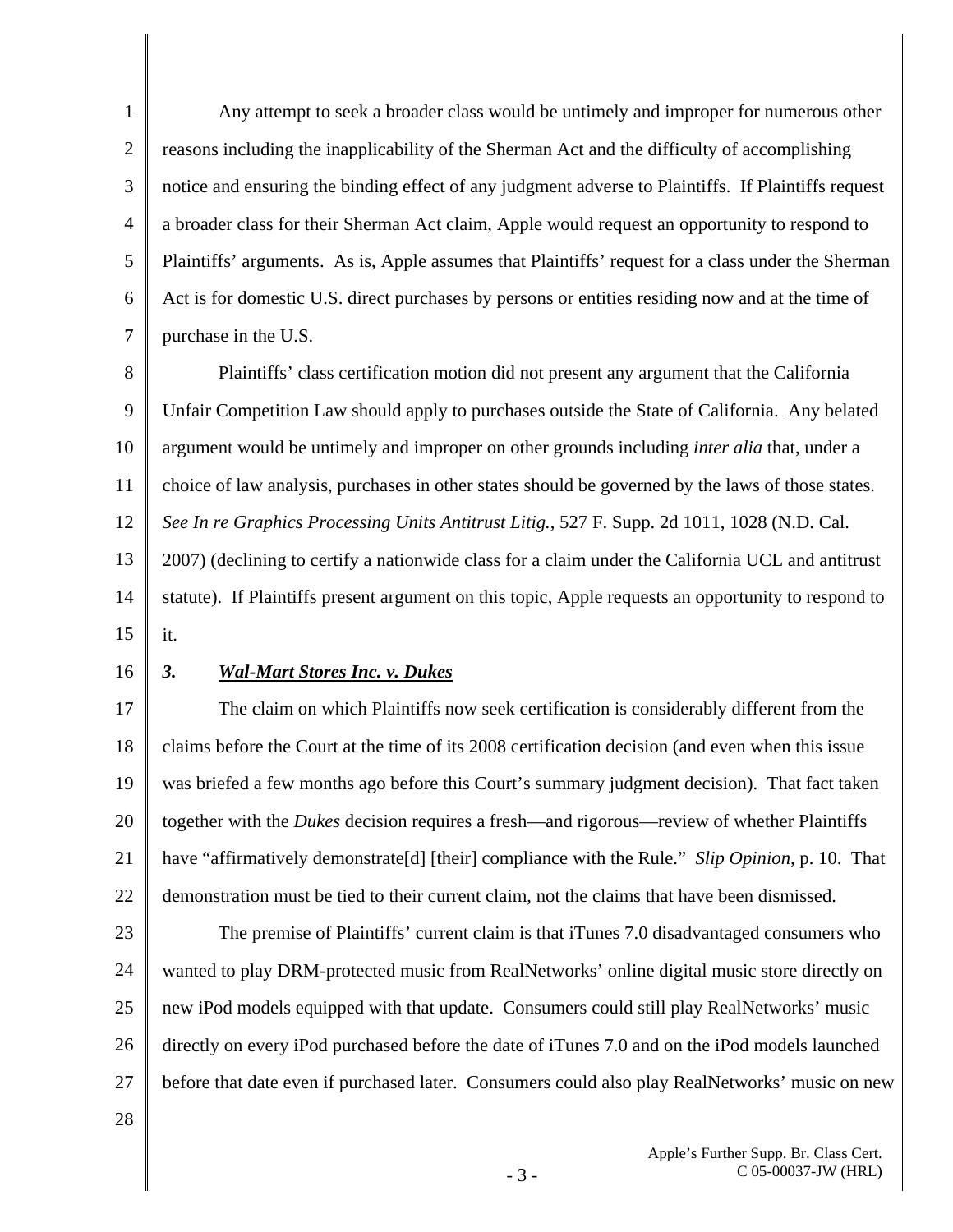1 2 iPod models by simply "burning" the music to a CD and "ripping" it to the iTunes jukebox application on their computer.

3 4 5 Most fundamentally, none of the three Plaintiffs alleges or testified that he or she ever had any interest in obtaining music from RealNetworks, much less that they actually did so or that it impacted their decision on whether to buy an iPod.

6 7 Thus, Plaintiffs have not established commonality, typicality or that common issues predominate.

8 9 10 11 12 13 14 15 16 17 18 19 20 *Dukes* reiterated that the commonality and typicality requirements of Rule 23(a) "serve as guideposts for determining . . . whether the named plaintiffs' claim and the class claims are so interrelated that the interests of the class members will be fairly and adequately protected in their absence." *Id.* at 8, n. 5, quoting *General Telephone Co. of Southwest v. Falcon*, 457 U.S. 147, 157-158, n. 13 (1982). In 2008, when Plaintiffs were making the broad claim that use of DRM in Apple's online music store was unlawful, this Court found that the commonality and typicality requirements were met. That finding, however, should be revisited now that, in substance, Plaintiffs are alleging only that some hypothetical individuals who wanted to play RealNetworks' music on certain iPods after September 2006 would need to undertake the extra step of burning and ripping—with no claim that any Plaintiff ever obtained RealNetworks' music, that any of them ever wanted to play that music, directly or indirectly, on an iPod, or that their iPod purchasing decision had anything to do with whether they could directly play RealNetworks' music.

21 22 23 24 25 26 Given the change in Plaintiffs' claim, it would be appropriate to revisit the commonality/typicality finding even if *Dukes* had not imposed a heightened standard. But revisiting that issue is particularly appropriate now because, as the *Dukes'* dissent put it, the commonality requirement "is no longer 'easily satisfied" and the criteria of Rule 23(b)(3) for certifying a damages class, including that common issues "predominate" over individual issues, is even "more demanding." *Dissent Slip Op.* at 8.

27 28 Plaintiffs do not satisfy their burden simply by **saying** that the impact of iTunes 7.0 on other consumers (*i.e.*, those who wanted to buy music from RealNetworks for direct use on an

- 4 -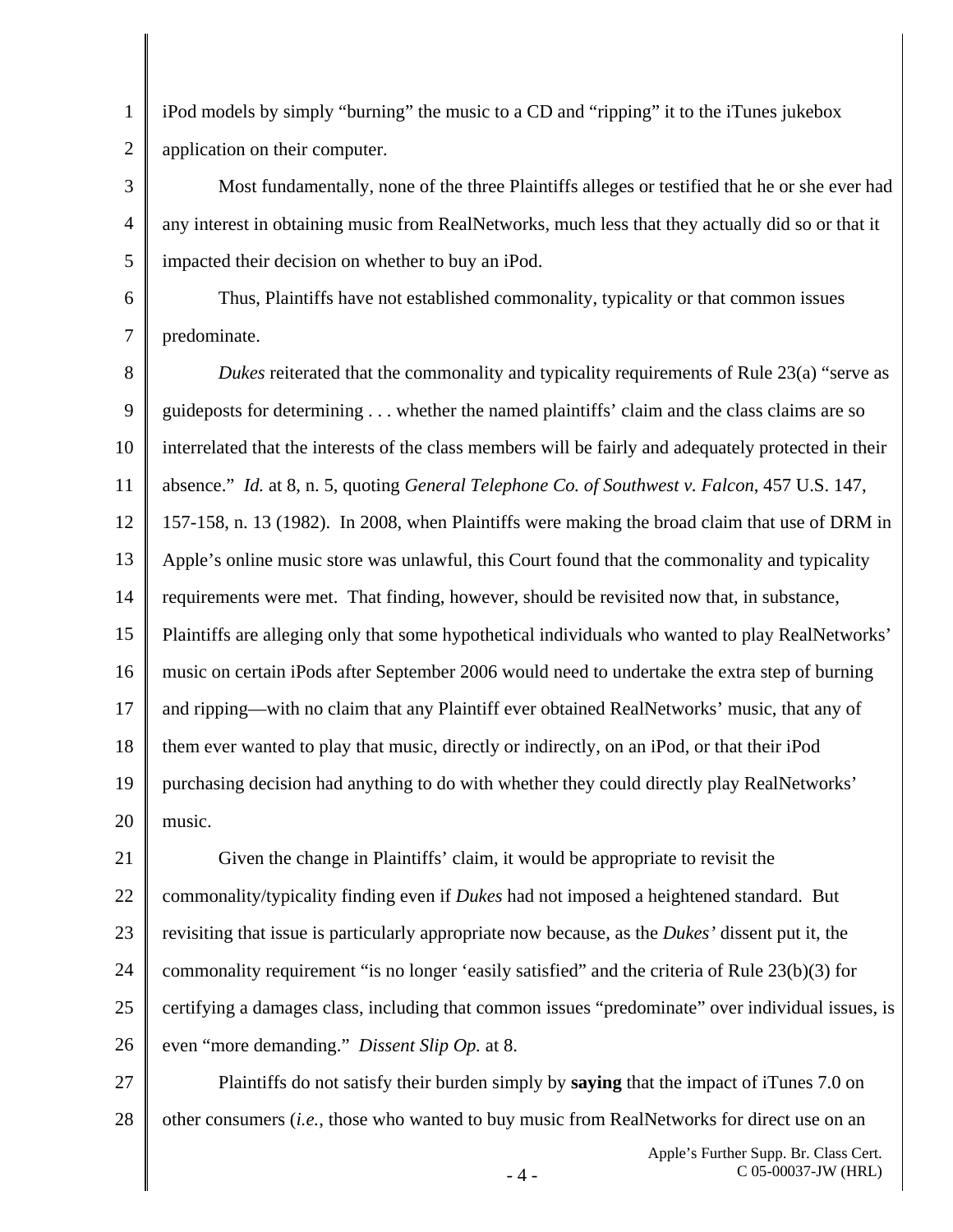iPod) might have caused iPod prices to increase. As *Dukes* made clear, "Rule 23 does not set forth a mere pleading standard. A party seeking class certification must affirmatively demonstrate his compliance with the Rule." *Slip Op.* at 10. He must do so even if it is an issue that he "will surely have to prove *again* at trial . . ." *Id.* at 11, n. 6 (the Court's emphasis).

5 6 7 8 9 10 11 12 13 *Dukes* required Title VII plaintiffs to present "convincing proof of a companywide discriminatory pay and promotion policy" in part because without such proof the trial would devolve into individual issues. *Id.* at 19. Likewise, *Dukes* approved of the requirement in securities fraud cases that "plaintiffs seeking 23(b)(3) certification must prove that their shares were traded on an efficient market." *Id.* at 11, n. 6. Without that proof, the case would devolve into individualized proof of reliance by individual investors. *Id.* By the same reasoning, Plaintiffs here should be required to prove their theory that iTunes 7.0 elevated iPod prices. Without that proof, this case would devolve into individualized proof of the other types of alleged harm that Plaintiffs' expert posits but does not claim can be determined on a class-wide basis.<sup>[1](#page-4-0)</sup>

14 15 16 17 18 19 20 21 22 23 24 25 To explain, in addition to their overcharge claim, Plaintiffs say the supposed harm also included higher prices for competing digital players, switching costs, and reduced innovation. Doc. 479, pp. 64-65. None of these theories of harm is susceptible to proof on a class-wide basis (assuming *arguendo* that any could support a Section 2 claim at all). *See* Doc. 511, ¶ 44 (Burtis Decl). For example, the alleged harm of buying a competing player at a higher price would require proof not only that iTunes 7.0 somehow caused an increase in competing player prices but also that an individual class member actually bought a competing player. Any claimed harm from an alleged inability to buy a competing player would also depend on individualized proof that an individual wanted to replace his iPod with a competing player but decided not to on account of the size of the library he bought from iTunes after 7.0 and his unwillingness or inability to burn and rip that music. A customer who had no interest in purchasing a different player or who cannot show that the update somehow prevented him from doing so would have no

26

 $\overline{a}$ 

1

2

3

4

<span id="page-4-0"></span><sup>27</sup>  28 <sup>1</sup> Requiring proof at this stage is particularly appropriate given the implausibility of Plaintiffs' class-wide impact and damage theory, i.e., that the partial removal of one of multiple sources of music playable directly on iPods could somehow cause the price of iPods to increase.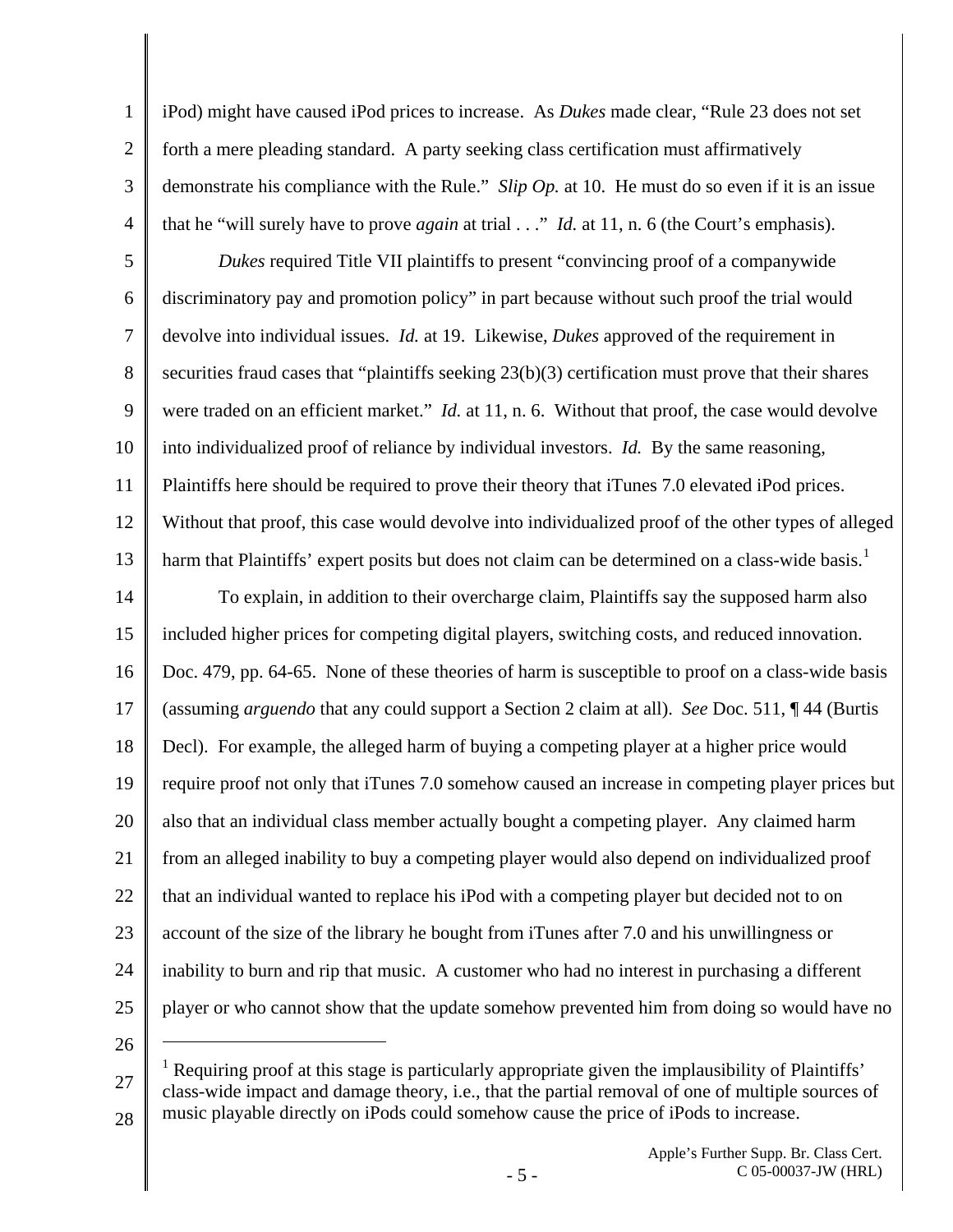1 2 claim even under Plaintiffs' theory (assuming it was valid in the first place). These circumstances can be determined only on an individual-by-individual basis.

3 4 5 6 7 8 9 Likewise, apart from the irony of accusing an innovation leader of reducing choice and diminishing innovation, attempting to prove those alleged harms would depend on numerous individual factors, including whether any particular customer was unhappy with the existing products, would have benefited from whatever features might have been available, would have been willing to pay for those features, and so on. Just as proof of a tying claim would have raised predominately individual issues (*see* Doc. 177, pp. 12-22), proof of these alternative impact and damages theories would do the same thing and defeat class certification for similar reasons.

10 11 12 13 14 In short, because Plaintiffs have not demonstrated that their expert can prove that all class members suffered an overcharge, this case if certified as a class would inevitably result in an endless sequence of individual mini-trials seeking relief on alternative theories of harm that could be established, if at all, only on an individual basis. Class certification in these circumstances is improper.

15 16 17 18 19 20 21 22 23 24 25 This reason for denying class certification, which was set forth in Apple's opposition brief in February 2011 (Doc. 512, pp. 18-19), is even stronger now in light of *Dukes*. Just as Title VII and security fraud plaintiffs are required to present convincing proof that they can overcome the need to rely on individualized proof, Plaintiffs here should be required to demonstrate that they can overcome individualized issues of impact and damages which are key to their remaining case. As this record now stands, they have failed to do so. Dr. Noll has performed no analysis of the alleged impact, if any, of iTunes 7.0 on iPod prices. And even as to the regression he previously ran, Dr. Noll admitted that it is not a workable, valid damages model: "I do not regard this as a damage model." Declaration of David C. Kiernan In Support hereof, Ex. 1 (Noll Dep. at 90).<sup>[2](#page-5-0)</sup> He admitted that he could not draw any "causal inferences from that regression" (*id.* at 90), including any inference on the pivotal question for which Plaintiffs offer his testimony—i.e.,

26

 $\overline{a}$ 

<span id="page-5-0"></span><sup>27</sup>  28  $2^2$  For convenience, the Kiernan declaration filed herewith contains relevant excerpts from the Noll deposition, including excerpts previously filed with other declarations.